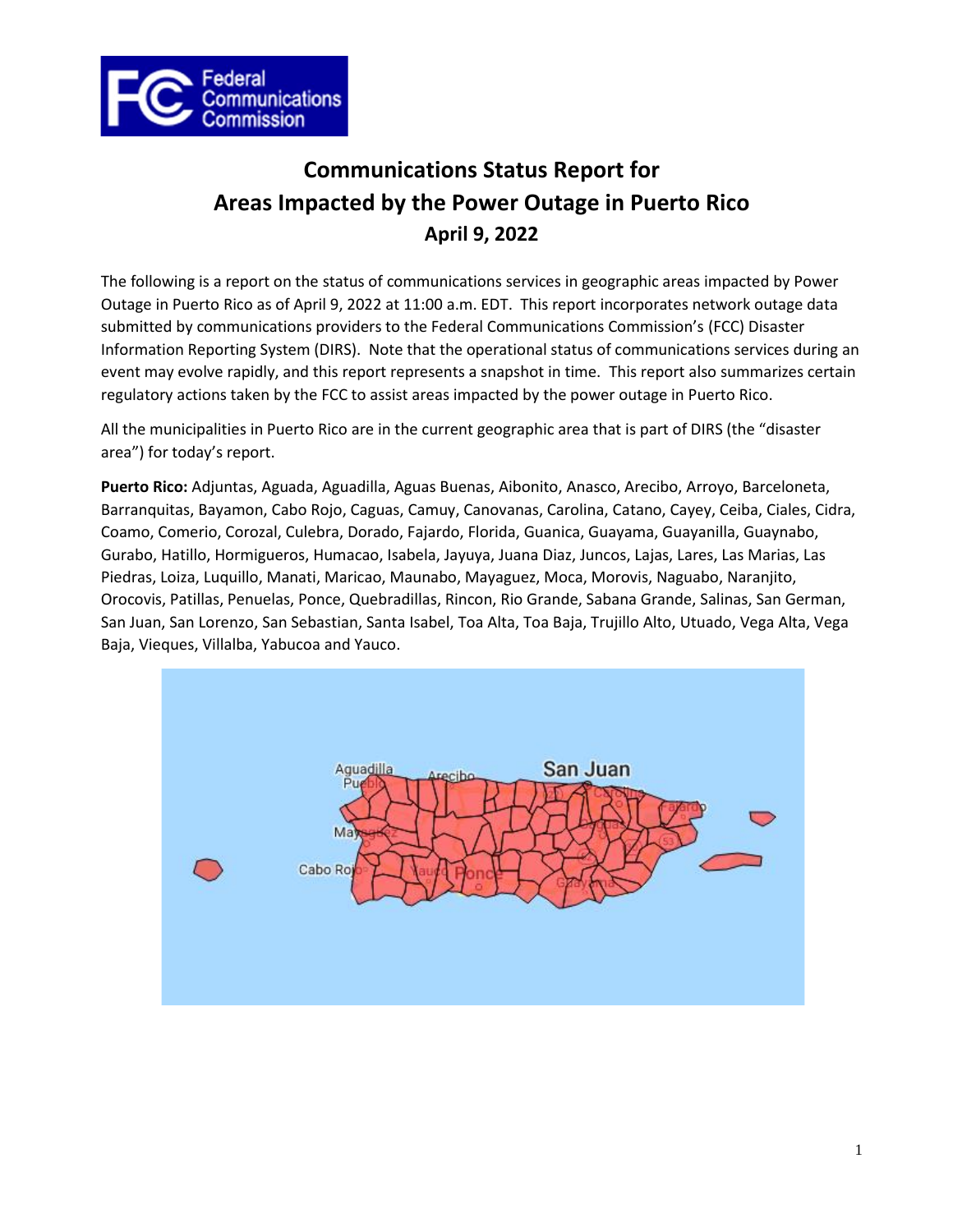

### **911 Services**

The Public Safety and Homeland Security Bureau (PSHSB) learns the status of each Public Safety Answering Point (PSAP) through the filings of 911 Service Providers in DIRS, reporting to the FCC's Public Safety Support Center, coordination with state 911 Administrators and, if necessary, direct contact with individual PSAPs.

**Puerto Rico:** No PSAPs are reported as being affected.

## **Wireless Services**

The following section describes the status of wireless communications services and restoration in the disaster area. The chart below shows trends:



The following chart shows the number of cell sites out of service by cause: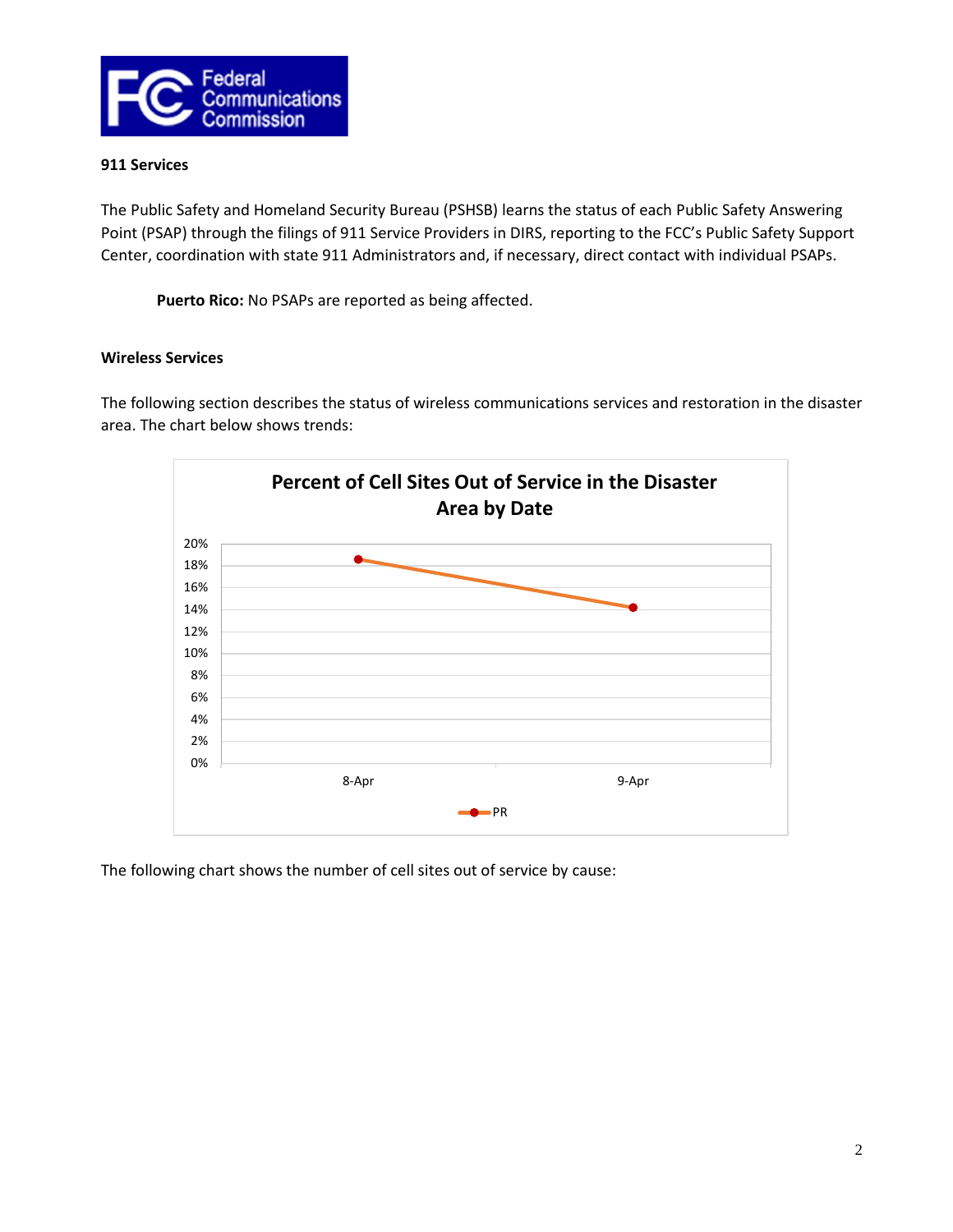



The current status of wireless communications services and restoration by municipality is shown by the following chart and map.

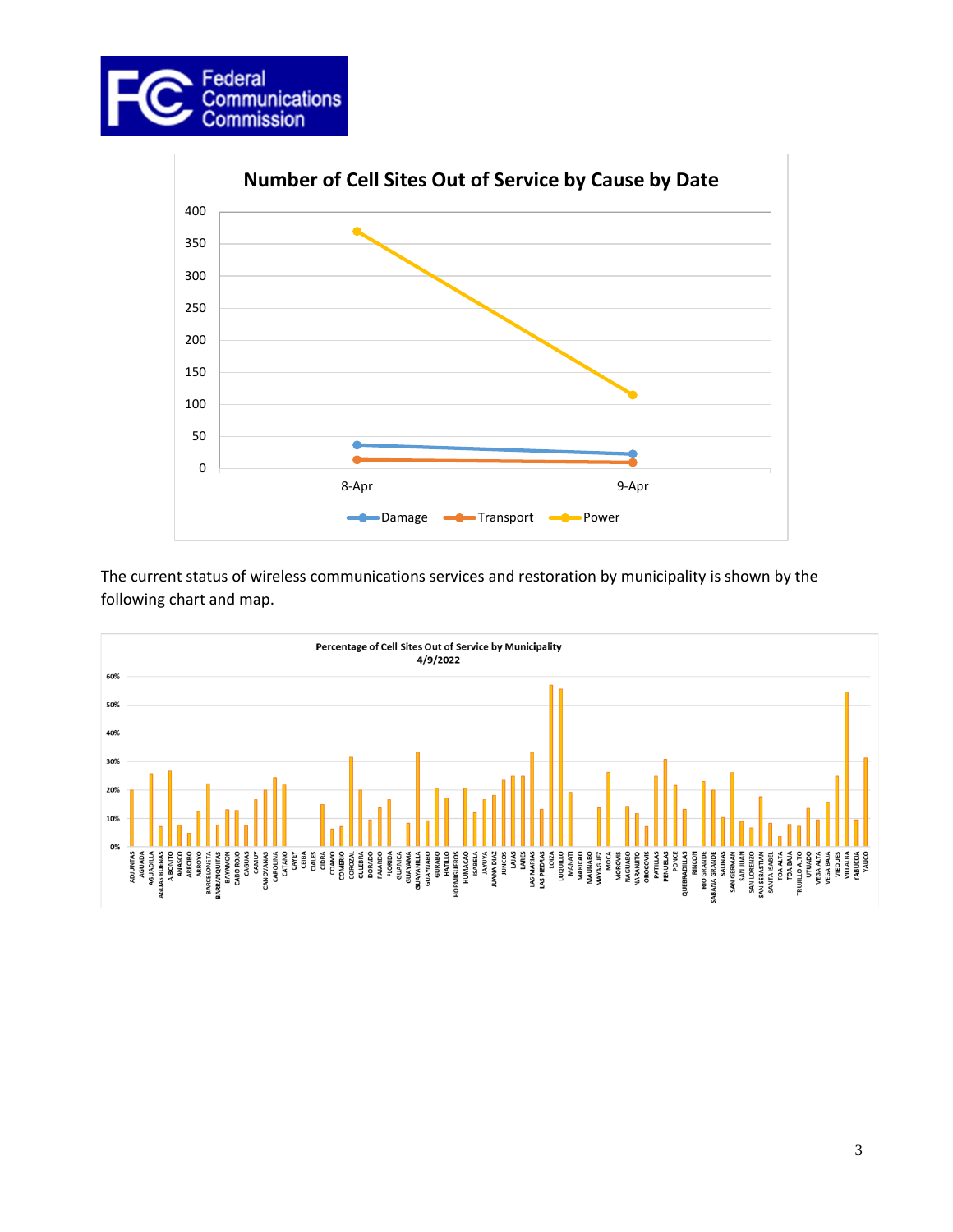

# Percent of Cell Sites Out-of-Service by Municipality



The following table provides cell sites out of service by municipality. 14.2% (down from 18.6% yesterday) of the cell sites in the affected area in Puerto Rico are out of service.

# **Puerto Rico**

| <b>State</b> | <b>Affected</b><br><b>Municipality</b> | <b>Cell</b><br><b>Sites</b><br><b>Served</b> | <b>Cell</b><br><b>Sites</b><br>Out | Percent<br>Out | <b>Cell Sites</b><br><b>Out Due to</b><br><b>Damage</b> | <b>Cell Sites Out</b><br>Due to<br><b>Transport</b> | <b>Cell Sites</b><br>Out Due to<br><b>Power</b> |
|--------------|----------------------------------------|----------------------------------------------|------------------------------------|----------------|---------------------------------------------------------|-----------------------------------------------------|-------------------------------------------------|
| PR           | <b>ADJUNTAS</b>                        |                                              |                                    | 20.0%          | 0                                                       |                                                     | $\Omega$                                        |
| PR           | <b>AGUADA</b>                          | 12                                           | 0                                  | $0.0\%$        | 0                                                       | $\theta$                                            | $\Omega$                                        |
| PR           | <b>AGUADILLA</b>                       | 35                                           | 9                                  | 25.7%          | 0                                                       | $\theta$                                            | $\mathfrak{Z}$                                  |
| PR           | <b>AGUAS BUENAS</b>                    | 14                                           |                                    | 7.1%           | 0                                                       | $\Omega$                                            |                                                 |
| PR           | <b>AIBONITO</b>                        | 15                                           | 4                                  | 26.7%          | 0                                                       | $\Omega$                                            |                                                 |
| PR           | ANASCO                                 | 13                                           |                                    | 7.7%           | 0                                                       | $\Omega$                                            | $\Omega$                                        |
| PR           | <b>ARECIBO</b>                         | 42                                           | $\overline{c}$                     | 4.8%           | 0                                                       | $\theta$                                            | $\mathbf{1}$                                    |
| PR           | <b>ARROYO</b>                          | 8                                            |                                    | 12.5%          | 0                                                       | $\Omega$                                            |                                                 |
| PR           | <b>BARCELONETA</b>                     | 18                                           | 4                                  | 22.2%          |                                                         | $\Omega$                                            | $\overline{4}$                                  |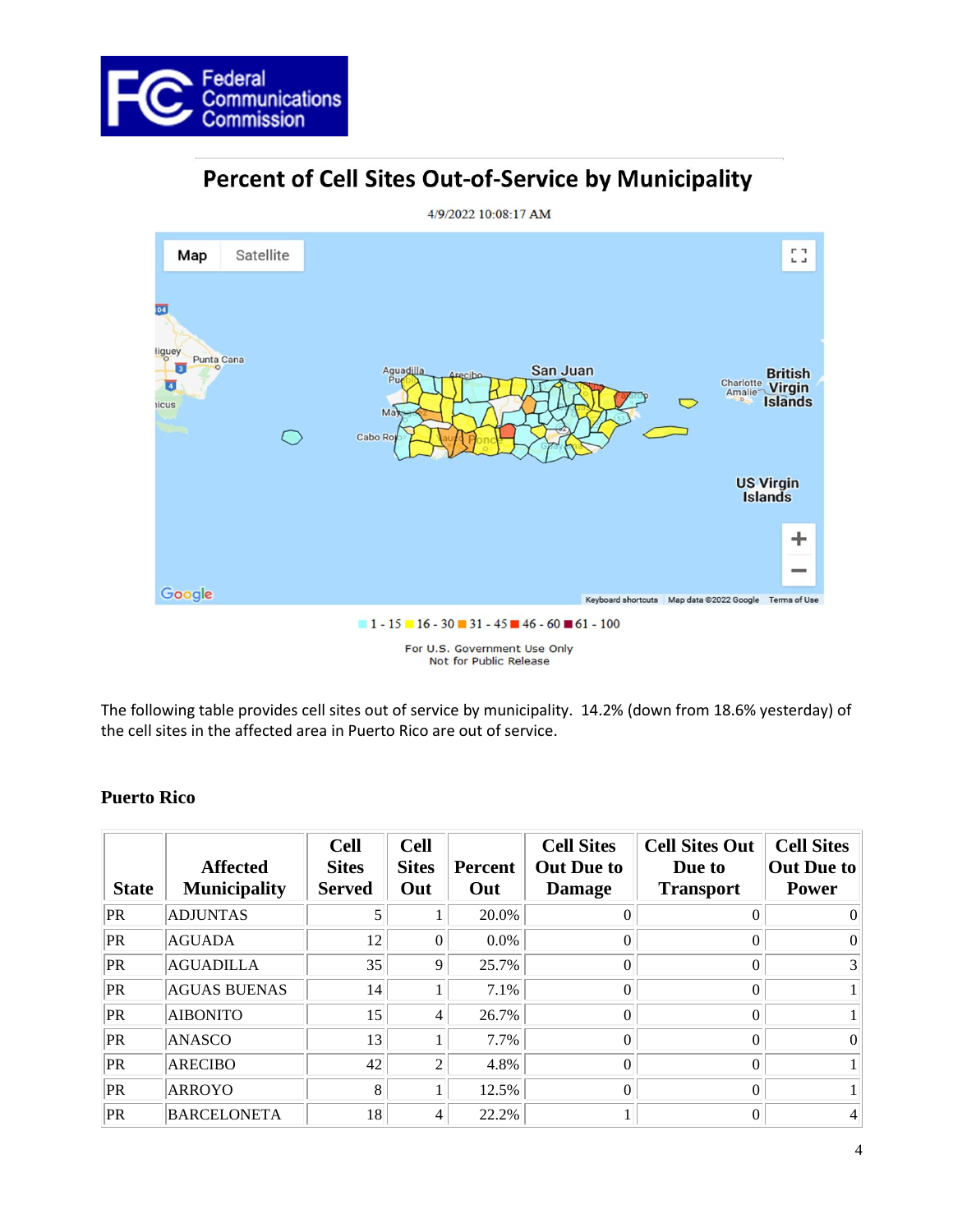

| <b>State</b> | <b>Affected</b><br><b>Municipality</b> | <b>Cell</b><br><b>Sites</b><br><b>Served</b> | <b>Cell</b><br><b>Sites</b><br>Out | <b>Percent</b><br>Out | <b>Cell Sites</b><br><b>Out Due to</b><br><b>Damage</b> | <b>Cell Sites Out</b><br>Due to<br><b>Transport</b> | <b>Cell Sites</b><br><b>Out Due to</b><br><b>Power</b> |
|--------------|----------------------------------------|----------------------------------------------|------------------------------------|-----------------------|---------------------------------------------------------|-----------------------------------------------------|--------------------------------------------------------|
| PR           | <b>BARRANQUITAS</b>                    | 13                                           | 1                                  | 7.7%                  | $\boldsymbol{0}$                                        | $\overline{0}$                                      | $\Omega$                                               |
| PR           | <b>BAYAMON</b>                         | 153                                          | 20                                 | 13.1%                 | $\overline{4}$                                          | $\mathbf{1}$                                        | $\sqrt{5}$                                             |
| PR           | <b>CABO ROJO</b>                       | 31                                           | 4                                  | 12.9%                 | $\boldsymbol{0}$                                        | $\boldsymbol{0}$                                    | $\boldsymbol{0}$                                       |
| PR           | <b>CAGUAS</b>                          | 106                                          | 8                                  | 7.5%                  | $\mathbf{1}$                                            | $\boldsymbol{0}$                                    | $\sqrt{2}$                                             |
| PR           | <b>CAMUY</b>                           | 12                                           | $\overline{2}$                     | 16.7%                 | $\boldsymbol{0}$                                        | $\boldsymbol{0}$                                    | $\mathbf{1}$                                           |
| PR           | <b>CANOVANAS</b>                       | 20                                           | $\overline{\mathcal{L}}$           | 20.0%                 | $\boldsymbol{0}$                                        | $\boldsymbol{0}$                                    | 1                                                      |
| PR           | <b>CAROLINA</b>                        | 123                                          | 30                                 | 24.4%                 | $\boldsymbol{0}$                                        | $\mathbf{1}$                                        | 8                                                      |
| PR           | <b>CATANO</b>                          | 23                                           | 5                                  | 21.7%                 | $\mathbf{1}$                                            | $\boldsymbol{0}$                                    | $\mathbf{1}$                                           |
| PR           | <b>CAYEY</b>                           | 29                                           | $\boldsymbol{0}$                   | 0.0%                  | $\boldsymbol{0}$                                        | $\boldsymbol{0}$                                    | 1                                                      |
| PR           | <b>CEIBA</b>                           | 8                                            | $\boldsymbol{0}$                   | 0.0%                  | $\boldsymbol{0}$                                        | $\boldsymbol{0}$                                    | $\boldsymbol{0}$                                       |
| PR           | <b>CIALES</b>                          | 10                                           | $\boldsymbol{0}$                   | 0.0%                  | $\boldsymbol{0}$                                        | $\boldsymbol{0}$                                    | $\boldsymbol{0}$                                       |
| PR           | <b>CIDRA</b>                           | 20                                           | 3                                  | 15.0%                 | $\boldsymbol{0}$                                        | $\boldsymbol{0}$                                    | 1                                                      |
| PR           | <b>COAMO</b>                           | 16                                           | 1                                  | 6.3%                  | $\mathbf{1}$                                            | $\boldsymbol{0}$                                    | 1                                                      |
| PR           | <b>COMERIO</b>                         | 14                                           | $\mathbf{1}$                       | 7.1%                  | $\mathbf{1}$                                            | $\boldsymbol{0}$                                    | $\boldsymbol{0}$                                       |
| PR           | <b>COROZAL</b>                         | 19                                           | 6                                  | 31.6%                 | 1                                                       | $\boldsymbol{0}$                                    | 1                                                      |
| PR           | <b>CULEBRA</b>                         | 5                                            | 1                                  | 20.0%                 | $\boldsymbol{0}$                                        | $\boldsymbol{0}$                                    | 1                                                      |
| PR           | <b>DORADO</b>                          | 21                                           | $\overline{2}$                     | 9.5%                  | $\boldsymbol{0}$                                        | $\boldsymbol{0}$                                    | $\mathbf{1}$                                           |
| PR           | <b>FAJARDO</b>                         | 29                                           | $\overline{\mathcal{L}}$           | 13.8%                 | $\boldsymbol{0}$                                        | $\boldsymbol{0}$                                    | 1                                                      |
| PR           | <b>FLORIDA</b>                         | 6                                            | 1                                  | 16.7%                 | $\mathbf{1}$                                            | $\boldsymbol{0}$                                    | $\boldsymbol{0}$                                       |
| PR           | <b>GUANICA</b>                         | 12                                           | $\boldsymbol{0}$                   | 0.0%                  | $\boldsymbol{0}$                                        | $\boldsymbol{0}$                                    | 1                                                      |
| PR           | <b>GUAYAMA</b>                         | 24                                           | $\overline{c}$                     | 8.3%                  | $\boldsymbol{0}$                                        | $\boldsymbol{0}$                                    | $\boldsymbol{0}$                                       |
| PR           | <b>GUAYANILLA</b>                      | 6                                            | $\overline{c}$                     | 33.3%                 | $\boldsymbol{0}$                                        | $\boldsymbol{0}$                                    | $\boldsymbol{0}$                                       |
| PR           | <b>GUAYNABO</b>                        | 86                                           | 8                                  | 9.3%                  | $\boldsymbol{0}$                                        | $\,1$                                               | $\sqrt{5}$                                             |
| PR           | <b>GURABO</b>                          | 29                                           | 6                                  | 20.7%                 | $\boldsymbol{0}$                                        | $\boldsymbol{0}$                                    | $\mathbf{1}$                                           |
| PR           | <b>HATILLO</b>                         | 29                                           | 5                                  | 17.2%                 | $\boldsymbol{0}$                                        | $\boldsymbol{0}$                                    | $\sqrt{2}$                                             |
| PR           | <b>HORMIGUEROS</b>                     | 5                                            | $\boldsymbol{0}$                   | 0.0%                  | $\boldsymbol{0}$                                        | $\boldsymbol{0}$                                    | $\boldsymbol{0}$                                       |
| PR           | <b>HUMACAO</b>                         | 29                                           | 6                                  | 20.7%                 | $\boldsymbol{0}$                                        | $\boldsymbol{0}$                                    | $\sqrt{2}$                                             |
| PR           | <b>ISABELA</b>                         | 33                                           | $\overline{4}$                     | 12.1%                 | $\boldsymbol{0}$                                        | $\boldsymbol{0}$                                    | $\mathfrak{Z}$                                         |
| PR           | <b>JAYUYA</b>                          | $\sqrt{6}$                                   | $\mathbf{1}$                       | 16.7%                 | $\mathbf{1}$                                            | $\boldsymbol{0}$                                    | $\boldsymbol{0}$                                       |
| PR           | <b>JUANA DIAZ</b>                      | 22                                           | 4                                  | 18.2%                 | $\boldsymbol{0}$                                        | $\boldsymbol{0}$                                    | $\overline{c}$                                         |
| PR           | <b>JUNCOS</b>                          | 17                                           | $\overline{4}$                     | 23.5%                 | $\boldsymbol{0}$                                        | $\boldsymbol{0}$                                    | $\boldsymbol{0}$                                       |
| PR           | LAJAS                                  | 12                                           | 3                                  | 25.0%                 | $\boldsymbol{0}$                                        | $\,1$                                               | $\mathbf{1}$                                           |
| PR           | <b>LARES</b>                           | 12                                           | 3                                  | 25.0%                 | $\boldsymbol{0}$                                        | $\boldsymbol{0}$                                    | $\mathfrak{Z}$                                         |
| PR           | <b>LAS MARIAS</b>                      | 6                                            | $\overline{c}$                     | 33.3%                 | $\boldsymbol{0}$                                        | $\boldsymbol{0}$                                    | $\boldsymbol{0}$                                       |
| PR           | <b>LAS PIEDRAS</b>                     | 15                                           | $\overline{2}$                     | 13.3%                 | $\boldsymbol{0}$                                        | $\boldsymbol{0}$                                    | $\sqrt{2}$                                             |
| PR           | <b>LOIZA</b>                           | $\boldsymbol{7}$                             | $\overline{4}$                     | 57.1%                 | $\boldsymbol{0}$                                        | $\boldsymbol{0}$                                    | $\mathbf{1}$                                           |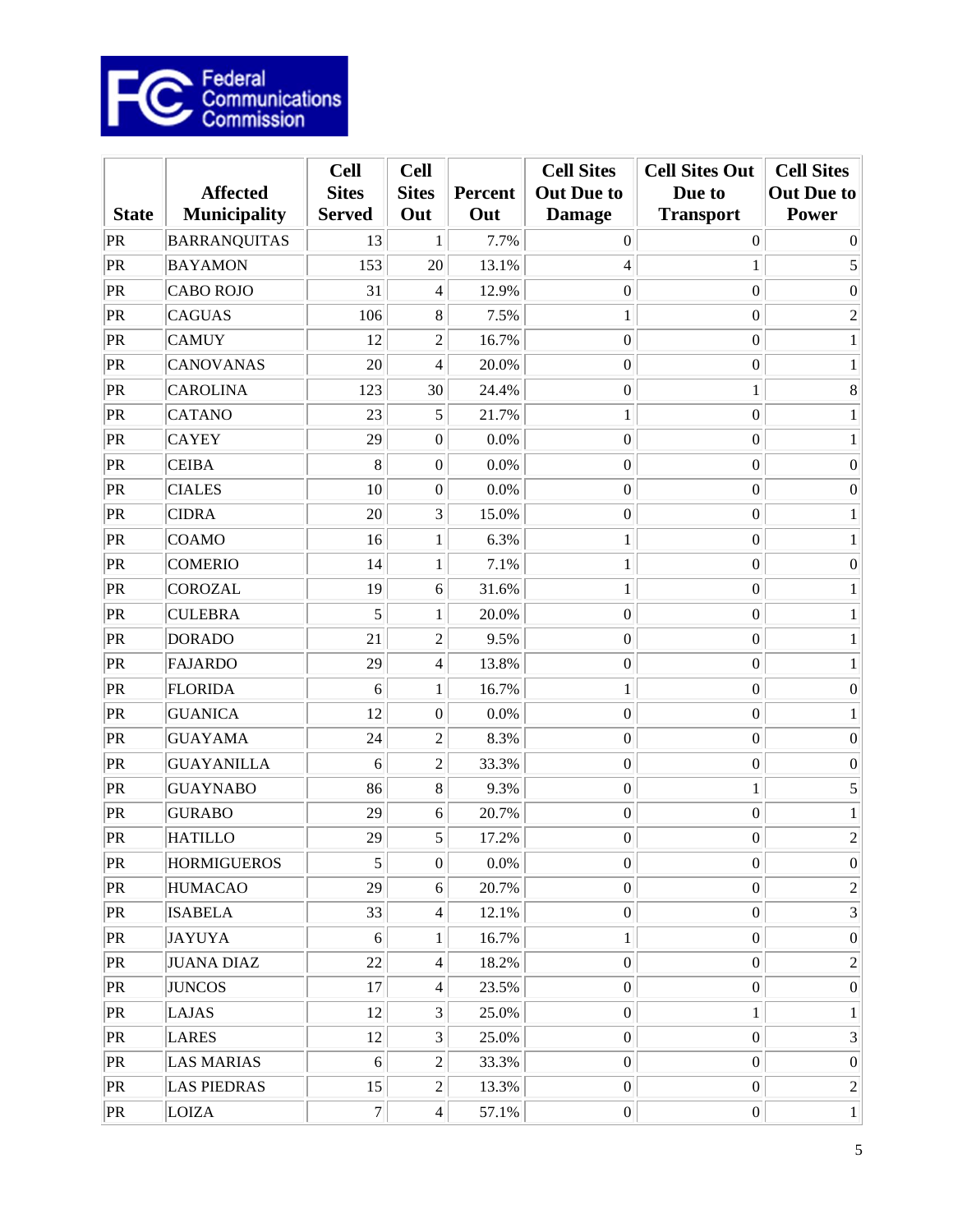

| <b>State</b> | <b>Affected</b><br><b>Municipality</b> | <b>Cell</b><br><b>Sites</b><br><b>Served</b> | <b>Cell</b><br><b>Sites</b><br>Out | <b>Percent</b><br>Out | <b>Cell Sites</b><br><b>Out Due to</b><br><b>Damage</b> | <b>Cell Sites Out</b><br>Due to<br><b>Transport</b> | <b>Cell Sites</b><br><b>Out Due to</b><br><b>Power</b> |
|--------------|----------------------------------------|----------------------------------------------|------------------------------------|-----------------------|---------------------------------------------------------|-----------------------------------------------------|--------------------------------------------------------|
| PR           | LUQUILLO                               | 9                                            | 5                                  | 55.6%                 | $\overline{0}$                                          | $\theta$                                            | $\Omega$                                               |
| PR           | <b>MANATI</b>                          | 26                                           | 5                                  | 19.2%                 | $\mathbf{1}$                                            | $\boldsymbol{0}$                                    | 1                                                      |
| PR           | <b>MARICAO</b>                         | 5                                            | $\boldsymbol{0}$                   | 0.0%                  | $\boldsymbol{0}$                                        | $\boldsymbol{0}$                                    | $\boldsymbol{0}$                                       |
| PR           | <b>MAUNABO</b>                         | 8                                            | 0                                  | 0.0%                  | $\boldsymbol{0}$                                        | $\boldsymbol{0}$                                    | 1                                                      |
| PR           | <b>MAYAGUEZ</b>                        | 65                                           | 9                                  | 13.8%                 | $\boldsymbol{0}$                                        | $\boldsymbol{0}$                                    | $\tau$                                                 |
| PR           | <b>MOCA</b>                            | 19                                           | 5                                  | 26.3%                 | $\boldsymbol{0}$                                        | $\boldsymbol{0}$                                    | $\sqrt{2}$                                             |
| PR           | <b>MOROVIS</b>                         | 12                                           | 0                                  | 0.0%                  | $\boldsymbol{0}$                                        | $\boldsymbol{0}$                                    | $\boldsymbol{0}$                                       |
| PR           | <b>NAGUABO</b>                         | 14                                           | $\overline{2}$                     | 14.3%                 | $\boldsymbol{0}$                                        | $\boldsymbol{0}$                                    | $\boldsymbol{0}$                                       |
| PR           | <b>NARANJITO</b>                       | 17                                           | $\overline{c}$                     | 11.8%                 | 1                                                       | $\boldsymbol{0}$                                    | 1                                                      |
| PR           | <b>OROCOVIS</b>                        | 14                                           | 1                                  | 7.1%                  | $\boldsymbol{0}$                                        | $\boldsymbol{0}$                                    | 1                                                      |
| PR           | <b>PATILLAS</b>                        | 8                                            | $\overline{2}$                     | 25.0%                 | $\boldsymbol{0}$                                        | $\boldsymbol{0}$                                    | $\boldsymbol{0}$                                       |
| PR           | <b>PENUELAS</b>                        | 13                                           | 4                                  | 30.8%                 | $\boldsymbol{0}$                                        | $\boldsymbol{0}$                                    | $\mathfrak{2}$                                         |
| PR           | <b>PONCE</b>                           | 88                                           | 19                                 | 21.6%                 | $\boldsymbol{0}$                                        | $\overline{c}$                                      | 8                                                      |
| PR           | <b>QUEBRADILLAS</b>                    | 15                                           | $\overline{c}$                     | 13.3%                 | $\boldsymbol{0}$                                        | $\boldsymbol{0}$                                    | $\sqrt{2}$                                             |
| PR           | <b>RINCON</b>                          | $\overline{7}$                               | $\boldsymbol{0}$                   | 0.0%                  | $\boldsymbol{0}$                                        | $\boldsymbol{0}$                                    | $\boldsymbol{0}$                                       |
| PR           | <b>RIO GRANDE</b>                      | 39                                           | 9                                  | 23.1%                 | $\boldsymbol{0}$                                        | $\mathbf{1}$                                        | 4                                                      |
| PR           | <b>SABANA GRANDE</b>                   | 10                                           | $\overline{c}$                     | 20.0%                 | $\boldsymbol{0}$                                        | $\boldsymbol{0}$                                    | 1                                                      |
| PR           | <b>SALINAS</b>                         | 19                                           | $\overline{c}$                     | 10.5%                 | $\boldsymbol{0}$                                        | $\boldsymbol{0}$                                    | $\boldsymbol{0}$                                       |
| PR           | <b>SAN GERMAN</b>                      | 23                                           | 6                                  | 26.1%                 | $\boldsymbol{0}$                                        | $\boldsymbol{0}$                                    | $\Omega$                                               |
| PR           | <b>SAN JUAN</b>                        | 358                                          | 32                                 | 9.0%                  | $\overline{4}$                                          | $\overline{c}$                                      | 14                                                     |
| PR           | <b>SAN LORENZO</b>                     | 15                                           | $\mathbf{1}$                       | 6.7%                  | $\boldsymbol{0}$                                        | $\boldsymbol{0}$                                    | $\overline{2}$                                         |
| PR           | <b>SAN SEBASTIAN</b>                   | 17                                           | 3                                  | 17.6%                 | $\boldsymbol{0}$                                        | $\boldsymbol{0}$                                    | 1                                                      |
| PR           | <b>SANTA ISABEL</b>                    | 12                                           | $\mathbf{1}$                       | 8.3%                  | $\boldsymbol{0}$                                        | $\boldsymbol{0}$                                    | $\mathbf{1}$                                           |
| $ {\rm PR}$  | <b>TOA ALTA</b>                        | 28                                           | 1                                  | 3.6%                  | $\boldsymbol{0}$                                        | $\boldsymbol{0}$                                    | 1                                                      |
| PR           | <b>TOA BAJA</b>                        | 38                                           | 3                                  | 7.9%                  | $\boldsymbol{0}$                                        | $\boldsymbol{0}$                                    | 1                                                      |
| PR           | TRUJILLO ALTO                          | 55                                           | $\overline{\mathbf{4}}$            | 7.3%                  | $\boldsymbol{0}$                                        | $\mathbf{1}$                                        | $\overline{2}$                                         |
| PR           | <b>UTUADO</b>                          | 22                                           | $\overline{3}$                     | 13.6%                 | $\boldsymbol{0}$                                        | $\boldsymbol{0}$                                    | $\mathbf{1}$                                           |
| PR           | <b>VEGA ALTA</b>                       | 21                                           | $\overline{c}$                     | 9.5%                  | $\mathbf{1}$                                            | $\boldsymbol{0}$                                    | $\boldsymbol{0}$                                       |
| PR           | <b>VEGA BAJA</b>                       | 32                                           | $\mathfrak{S}$                     | 15.6%                 | $\mathbf{1}$                                            | $\boldsymbol{0}$                                    | $\sqrt{2}$                                             |
| PR           | <b>VIEQUES</b>                         | 8                                            | $\overline{c}$                     | 25.0%                 | $\mathbf{1}$                                            | $\boldsymbol{0}$                                    | $\mathbf{1}$                                           |
| PR           | <b>VILLALBA</b>                        | 11                                           | 6                                  | 54.5%                 | $\mathbf{1}$                                            | $\boldsymbol{0}$                                    | $\boldsymbol{0}$                                       |
| PR           | <b>YABUCOA</b>                         | 21                                           | $\overline{c}$                     | 9.5%                  | $\boldsymbol{0}$                                        | $\boldsymbol{0}$                                    | $\boldsymbol{0}$                                       |
| PR           | <b>YAUCO</b>                           | 16                                           | 5 <sup>1</sup>                     | 31.3%                 | $\mathbf{1}$                                            | $\boldsymbol{0}$                                    | $\overline{0}$                                         |
| <b>TOTAL</b> |                                        | 2,235                                        | 317                                | 14.2%                 | 23                                                      | 10                                                  | 115                                                    |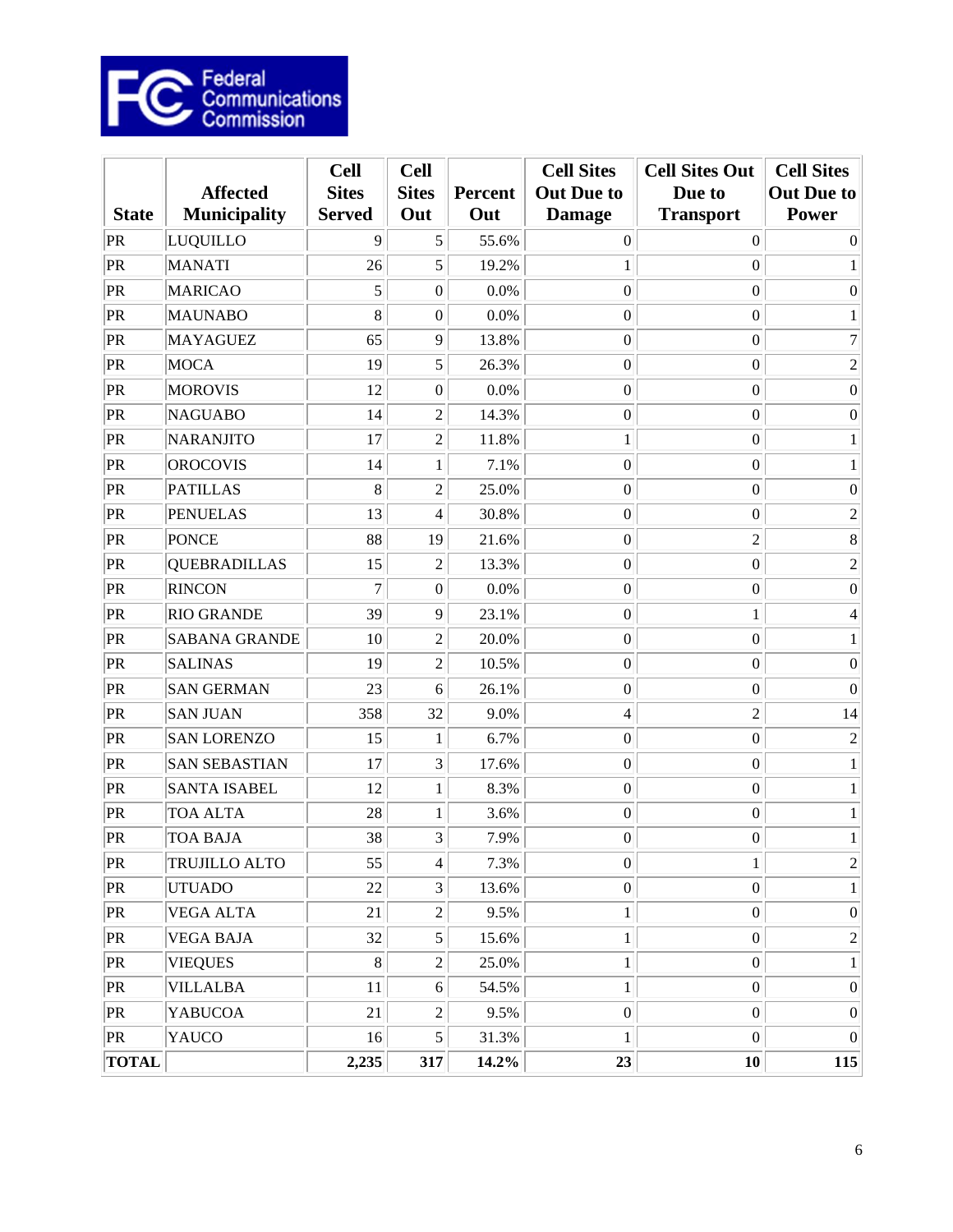

The number of cell site outages in a specific area does not necessarily correspond to the availability of wireless service to consumers in that area. *See* Improving the Resiliency of Mobile Wireless Communications Networks, Order, 31 FCC Rcd 13745, para. 10 (2016) (recognizing the difficulties in accurately depicting the ongoing status of a wireless provider's service during emergencies). Wireless networks are often designed with numerous, overlapping cell sites that provide maximum capacity and continuity of service even when an individual site is inoperable. In addition, wireless providers frequently use temporary facilities such as cellson-wheels (also known as COWs), increased power at operational sites, roaming agreements, or take other actions to maintain service to affected consumers during emergencies or other events that result in cell site outages.

# **Cable Systems and Wireline (Combined)**

Cable and wireline companies reported 74,950 (down from 267,111 yesterday) subscribers out of service in the disaster area in Puerto Rico; this may include the loss of telephone, television, and/or Internet services:



The following chart illustrates the trends in the number of subscribers out of service in Puerto Rico:

# **Broadcast**:

WVID, an FM station, is now operational.

# Television stations status:

• No TV stations reported being out of service.